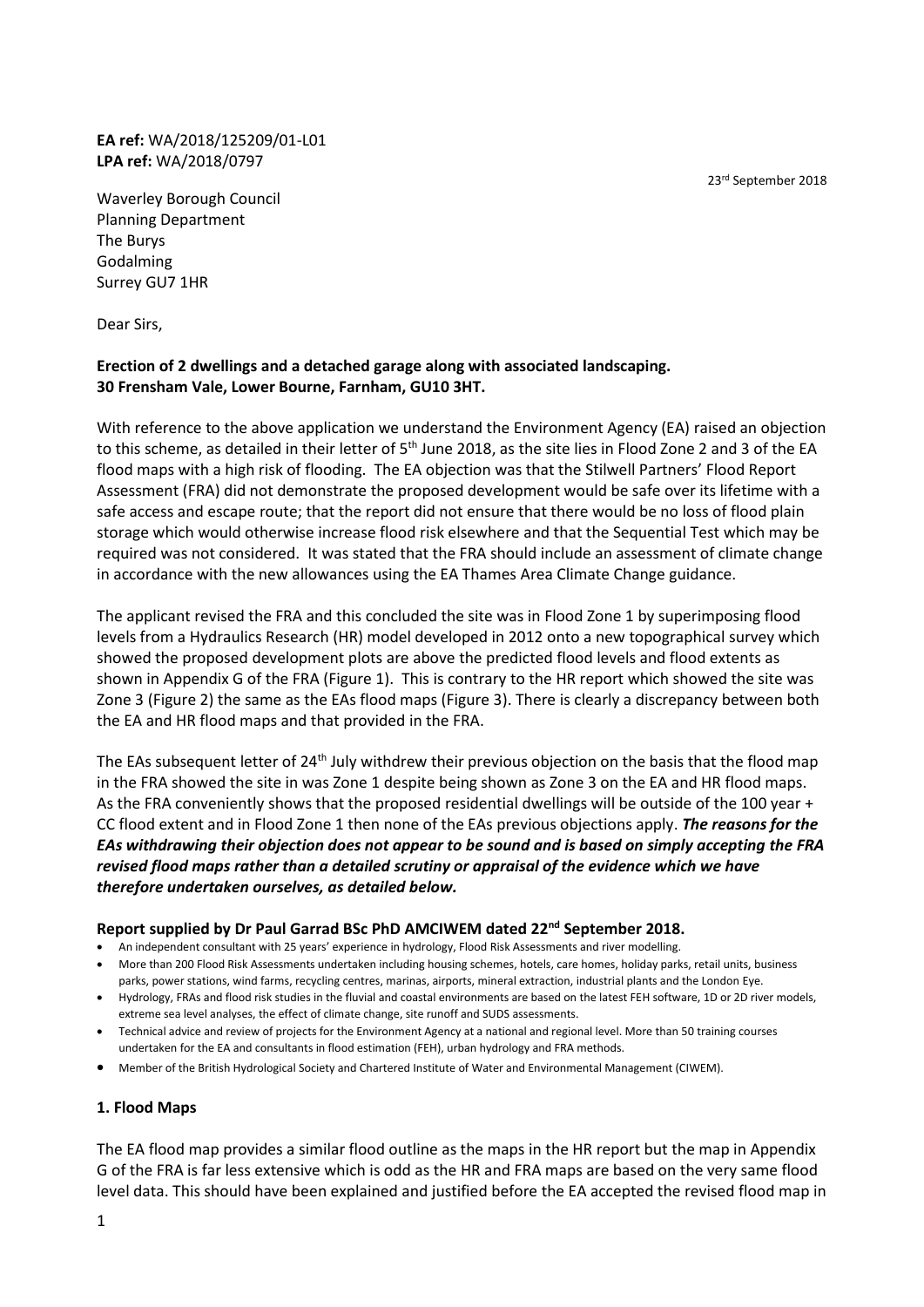the FRA and withdrew their objection. The only possible explanation, as the flood levels are the same, is that the FRA has used different ground survey data but then superimposing HR modelled flood levels which are based on a 2012 source of LiDAR data onto a different or new ground level survey, whether LiDAR or traditional, will often result in different flood extents and **technically this is not acceptable**. The flood maps should only be drawn on the same topo data from which the flood extents were derived on which the model was based. The other cause would be if there have been large scale land level changes on the site and on the flood plain but if this has occurred this would have been undertaken without planning permission. For these reasons we do not believe the FRA flood map is a true or accurate reflection of the flood risk on this site.

## **2. Flood Levels**

The FRA flood map in the FRA is stated as being based on the HR Report which gives flood levels as:

| Location   | 100 Yr | 100 Yr + 20% | <b>Increase</b> |
|------------|--------|--------------|-----------------|
| Upstream   | 71.13  | 71.13        | 0.00            |
| Middle     | 70.86  | 70.87        | 0.01            |
| Downstream | 70.67  | 70.69        | 0.02            |

There are no or only very small changes in flood levels for a 20% increase in flow which is unusual but as the HR model is not available for inspection it is not possible to question these levels.

### **3. Climate Change**

The HR Report used a 20% increase in flow for Climate Change (CC), which was appropriate at that time, and the FRA correctly states that these flows and levels should be updated in line with the EAs 2016 CC guidance. The FRA states "An interpolation method will be used in line with best practice" but no details of how these levels are derived and this must be provided to confirm the approach used was acceptable. The resulting levels are as follows:

| Location        | 100 Yr | 100 Yr+35% | 100 Year+70% | <b>Diff 35%</b> | <b>Diff 70%</b> |
|-----------------|--------|------------|--------------|-----------------|-----------------|
| Upstream        | 71.13  | 71.147     | 71.165       | 0.017           | 0.035           |
| Middle          | 70.86  | 70.877     | 70.895       | 0.017           | 0.035           |
| <b>D</b> stream | 70.67  | 70.705     | 70.740       | 0.035           | 0.070           |

Again these are very small changes in flood level for a large % increase in flow and show as above a 20% increase in river flow would increase flood levels by 0mm to 20mm, a 35% by 17mm to 35mm and 70% by 35mm to 70mm but without the HR model and the interpolation calculations used in the FRA it is not possible to confirm why this occurs but this is very unusual. These flood levels were then plotted on the topo survey and presented as a flood map in Appendix G of the FRA which showed the building Plots are outside the 100 year flood limit and entirely in Flood Zone 1.

It is unusual for the EA to accept a revised flood map without (a) confirming whether this is accurate, and (ii) that the estimates consider their own EA Thames guidance on CC which was referred to in their earlier letter. This EA guidance indicates that 2 dwellings are classed as a minor development and Table A suggests in Zone 3 the 'basic' approach should be used as this is a 'more vulnerable' development. The text below Table B indicates that for developments in flood zone 2 the central climate change allowance is the EAs minimum benchmark and in flood zone 3 the higher central allowance should be used. In sensitive locations it may be necessary to use the higher central (in flood zone 2) and the upper end in flood zone 3. Table B shows these allowances are 500mm, 700mm or 1000mm and adding these allowances to the HR defined 100 year flood level show the site is firmly in Flood Zone 3. It Is not clear why the EA did not insist their own guidance was used, as they requested, to assess the impact of climate change.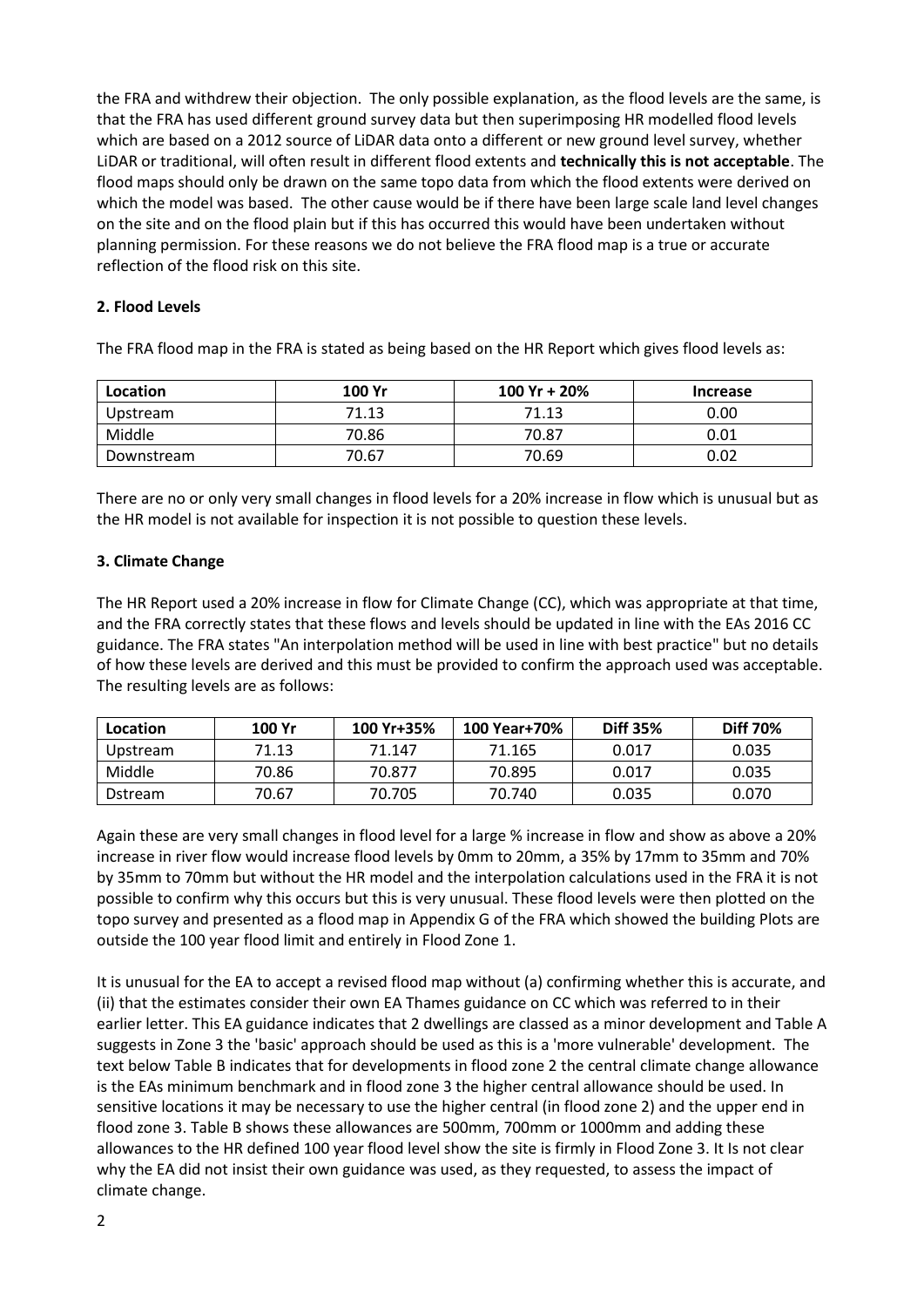## **4. Accuracy of HR Model**

An earlier review of the HR River Modelling report (9th October 2012) suggested:

- The flows have not been checked but appear reasonable using the most recent methodologies and software.
- The model is not available for checking.
- The very small difference in flood levels is unusual and should be checked
- The adopted Manning's roughness values for the channel of 0.018 is very low for a vegetated overgrown stream channel. Higher values would increase flood levels and should have been used.
- The model is not calibrated
- The capacity of the various culverts could restrict flows and it is not clear if or how these were included in the HR model.
- The HR report indicates that blockage of culverts would increase water levels by 360mm in which case flooding of this site may be a higher risk than the FRA flood map shows.
- Appendix G of the FRA shows that the difference between flood levels and ground levels at the building plots is small so that even a small margin of error in the calculations could make a difference to the flood map extents.

In summary the FRA is based on:

- The HR Report flood levels which have been accepted without checking the model or making any revisions for updated flows,
- A CC interpolation method that is not provided but which did not consider the EAs own CC guidance as required in their original letter of objection. The adopted approach provides a very small increase in flood levels for large increase in flow which is unusual and should be explained.
- It is considered likely that the FRA superimposed the HR flood levels, which were based on one source of LiDAR data, onto a different source of survey data and hence derived flood extents that are less extensive than the EA or HR **but this approach is unacceptable.**
- There is no explanation as to why the flood maps provided in the HR report, which show a similar flood outline as the EA flood maps, were not adopted other than they show the site is in Zone 3 and this would not remove the EAs objection.

It is not usual for the EA to accept this low level of detail and explanation in a FRA nor accept revised flood zones based on what appears to be erroneous assumptions and a rather simplistic and cavalier approach. Simply redrawing a flood map using spurious or erroneous data does not reduce the flood risk on this site. We suggest the Zone 1 designation in the FRA is incorrect for the reasons detailed above and that the site lies in Zone 3 (3b) as shown on the EA and HR flood maps. **As such the EAs previous objections still apply.**

Please study this report, commissioned by local people, with great care as the wrong decision will have damaging implications for residents in Frensham Vale.

Yours faithfully,

Mr Joseph and Mrs Helen Michel, 23 Frensham Vale Mr David and Mrs Audrey Virgo, 21 Frensham Vale Mr Garth and Mrs Betty Hutton, 19 Frensham Vale Mr Peter and Mrs Sharron Hornsby, 34 Frensham Vale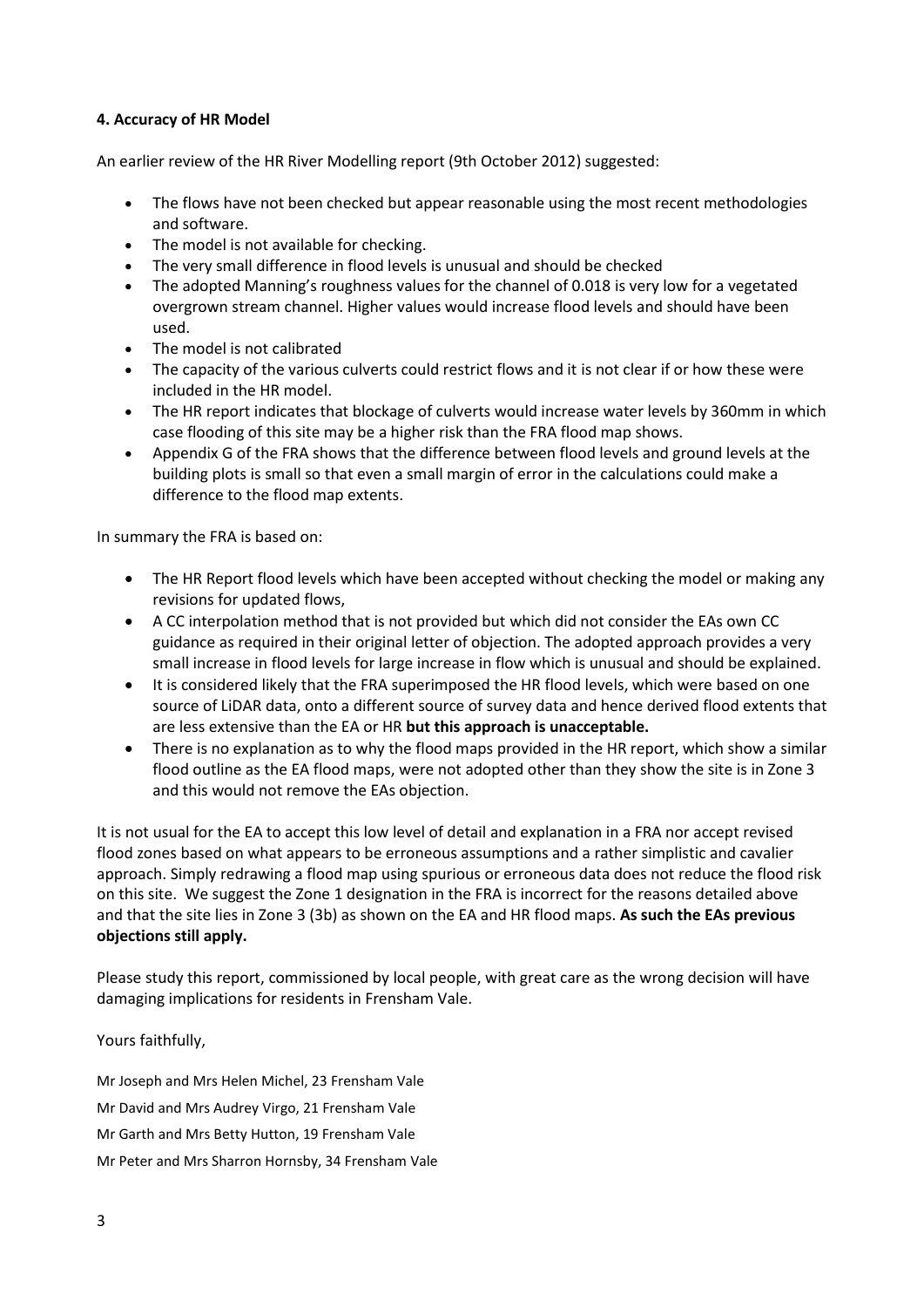